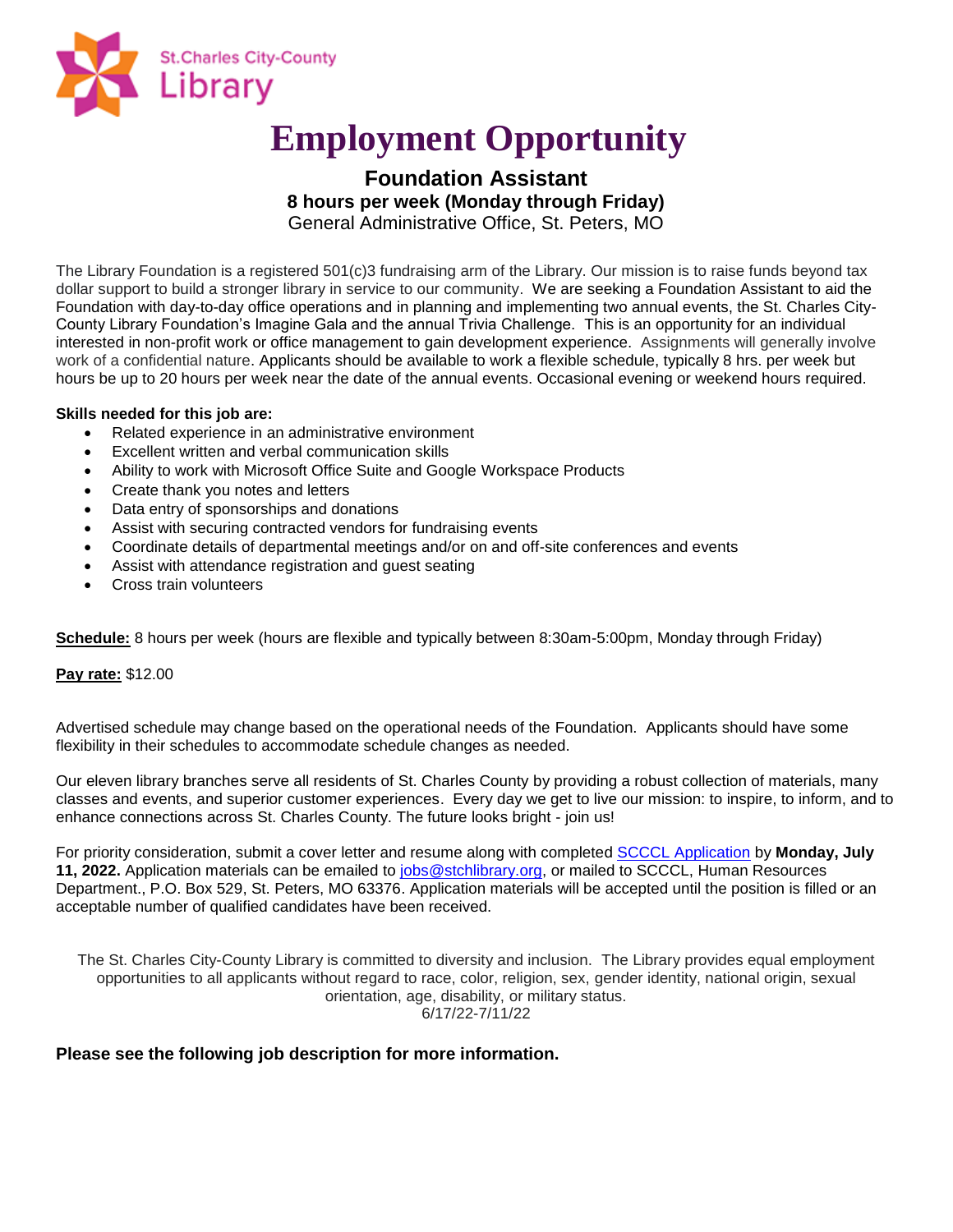**Description Number:** 074 **Position Title:** Foundation Assistant **Salary Grade:** 7 **FLSA Classification:** Nonexempt **Reports To:** Foundation Director **Revision Date:** 06.16.2022

#### **Position Summary**

The Library Foundation Assistant will aid the Foundation with day-to-day office operations and the planning and implementation of two annual events. The Library Foundation Assistant will demonstrate a desire to learn and a willingness to develop new skills. This position supports all activities within the department; special events, donor relations, grant writing, database management, and annual appeals. This person will communicate clearly and effectively and display initiative to create an excellent donor experience.

 $\mathcal{L}_\text{max}$  and  $\mathcal{L}_\text{max}$  and  $\mathcal{L}_\text{max}$  and  $\mathcal{L}_\text{max}$  and  $\mathcal{L}_\text{max}$  and  $\mathcal{L}_\text{max}$ 

#### **Essential Expectations**

- 1. Database clerical support of donations and sponsorships
- 2. Assist with donor relations
- 3. Create thank you letters
- 4. Support the communication efforts of the department internally and externally
- 5. Illustrate flexibility and adaptability
- 6. Display exceptional organizational skills
- 7. Exhibits high expectations of self and others
- 8. Demonstrate clear communication and active listening
- 9. Interest in learning new skills and expanding the library community
- 10. Promotion of the Library Foundation and all of its events and programs
- 11. Cross-train volunteers
- 12. Skilled in technology including but not limited to, Google Workspace, Microsoft Office, iOS, Android, and other devices

#### **Skills**

- 1. Ability to solicit donors for gifts and to support the Library
- 2. Highly organized and detail-oriented
- 3. Capable of managing multiple tasks and meeting deadlines with minimal direction
- 4. Proficiency with Microsoft Office suite, Google Workspace, and social media
- 5. Excellent verbal and written communication skills as well as strong reading skills
- 6. Ability to organize and file
- 7. Office skills including computer usage, fax, scan, copiers, phones, etc.
- 8. Flexibility to adapt to changing situations
- 9. Attention to detail and ability to perform duties with a high level of accuracy
- 10. Ability to exercise initiative to achieve established goals and directives